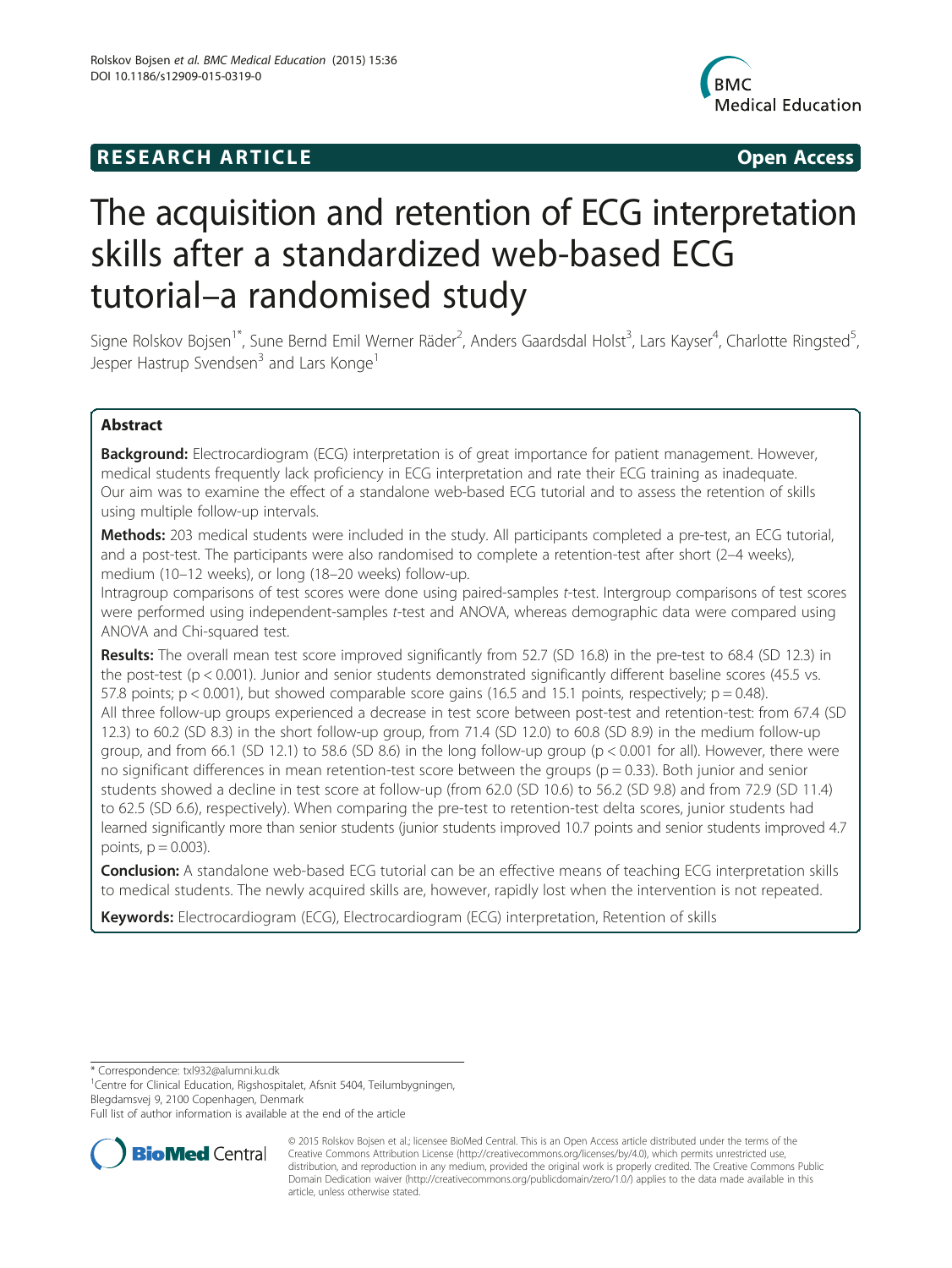# Background

The electrocardiogram (ECG) is one of the most frequently used diagnostic procedures in medicine. By recording the electrical activity of the heart, the ECG can reveal cardiac abnormalities such as myocardial ischemia and arrhythmias – and the ECG can be the first or only indication of cardiac disease [[1](#page-7-0)]. ECG interpretation is therefore of great importance for patient management [[2-4](#page-7-0)], and all physicians who make clinical assessments based on ECGs should master this skill [[5](#page-7-0)]. Basic ECG interpretation is taught as part of the undergraduate medical curriculum, and didactic lectures and teaching rounds are the predominant methods of instruction [\[6](#page-7-0)]. However, studies have reported a lack of proficiency in ECG interpretation as well as a perceived inadequacy of ECG training among medical students and young doctors [\[7-9](#page-7-0)]. This has prompted research on new methods to teach ECG interpretation skills to medical students.

The term web-based learning (WBL) is used to describe teaching interventions that use the Internet or a local intranet to deliver their educational content [\[10](#page-7-0)]. WBL has become increasingly popular in medical education for reasons such as flexibility in timing of participation and physical location of the learner and ease in updating the teaching material [\[10\]](#page-7-0). A meta-analysis of Internet-based learning for health professionals has shown that WBL appears to be as effective as traditional, non-Internet-based teaching methods with respect to knowledge, skills, behaviours in practice, and patient outcomes [[11\]](#page-7-0). With regards to the ECG training of undergraduate medical students, it has been suggested that WBL can be superior to conventional teaching interventions when used as an adjunct to traditional teaching methods [\[12\]](#page-7-0). Also, in a recent study by Montassier et al., a standalone web-based ECG course was shown to be non-inferior to a traditional lecture-based course [\[13\]](#page-7-0).

Many educational interventions are assessed by a posttest scheduled immediately after the course, whereas the retention of knowledge or skills over time is more rarely addressed. Some available retention studies use only a single follow-up interval [\[14](#page-7-0)]. Others test the same participants multiple times [\[15,16\]](#page-7-0), which may itself enhance retention due to the so-called *testing effect* [\[17](#page-7-0)]. The present study is the first to examine the retention of ECG interpretation skills using multiple follow-up intervals in a study design that avoids the consequences of the testing effect.

Our aim was to explore (1) the effect of a standalone web-based ECG tutorial on the ECG interpretation skills of undergraduate medical students, and (2) the retention of skills following the tutorial using short, medium and long follow-up. The latter is explored amongst both junior and senior students in order to assess the effect of experience on retention.

# **Methods**

# Study design

In order to answer the first research question, all participants completed 1) a pre-test to establish ECG interpretation skills at baseline, 2) a web-based ECG tutorial, and 3) a post-test administered immediately following the tutorial to determine post-tutorial ECG interpretation skills. In order to examine the second research question, the participants were randomised to complete a retention-test after either short (2–4 weeks), medium (10–12 weeks), or long (18–20 weeks) follow-up. The study design is outlined in Figure [1](#page-2-0).

# Power calculation

In order to detect a 5-point difference between the groups with an anticipated standard deviation of 10 points, we needed at least 63 participants in each follow-up group (alpha =  $0.05$  and power =  $80\%$ ). To allow for uneven randomization and dropout, we aimed at including 240 participants.

#### **Participants**

Medical students from the University of Copenhagen were invited to participate regardless of semester. An invitation was posted in the students' magazine, and students were included on application. In order to ensure maximal follow-up, students were randomised to their follow-up groups before attending the tutorial, and they were not allowed to participate if they were unable to attend the retention-test (e.g. because of planned travel activities). Students were randomised using simple randomisation. The randomisation list was produced by an online random number service ([www.random.org\)](http://www.random.org) and was administered by a person not otherwise involved in the study. The participants were not allowed to switch to another follow-up group.

All participants completed a questionnaire regarding gender, semester, age and interest in cardiology as a specialty. For data analysis purposes, students were then categorized as either junior or senior students, the former being students that had not participated in at least one lecture of the cardiorespiratory course on the 4th year. The participants were also surveyed about the number of ECGs interpreted during the past year, total time spend on ECG interpretation, and other relevant experiences.

### Ethical considerations

The Ethics Committee of the Capital Region of Denmark ruled that the study could be carried out without approval (protocol no. H-2-2014-071). All participants signed an informed consent.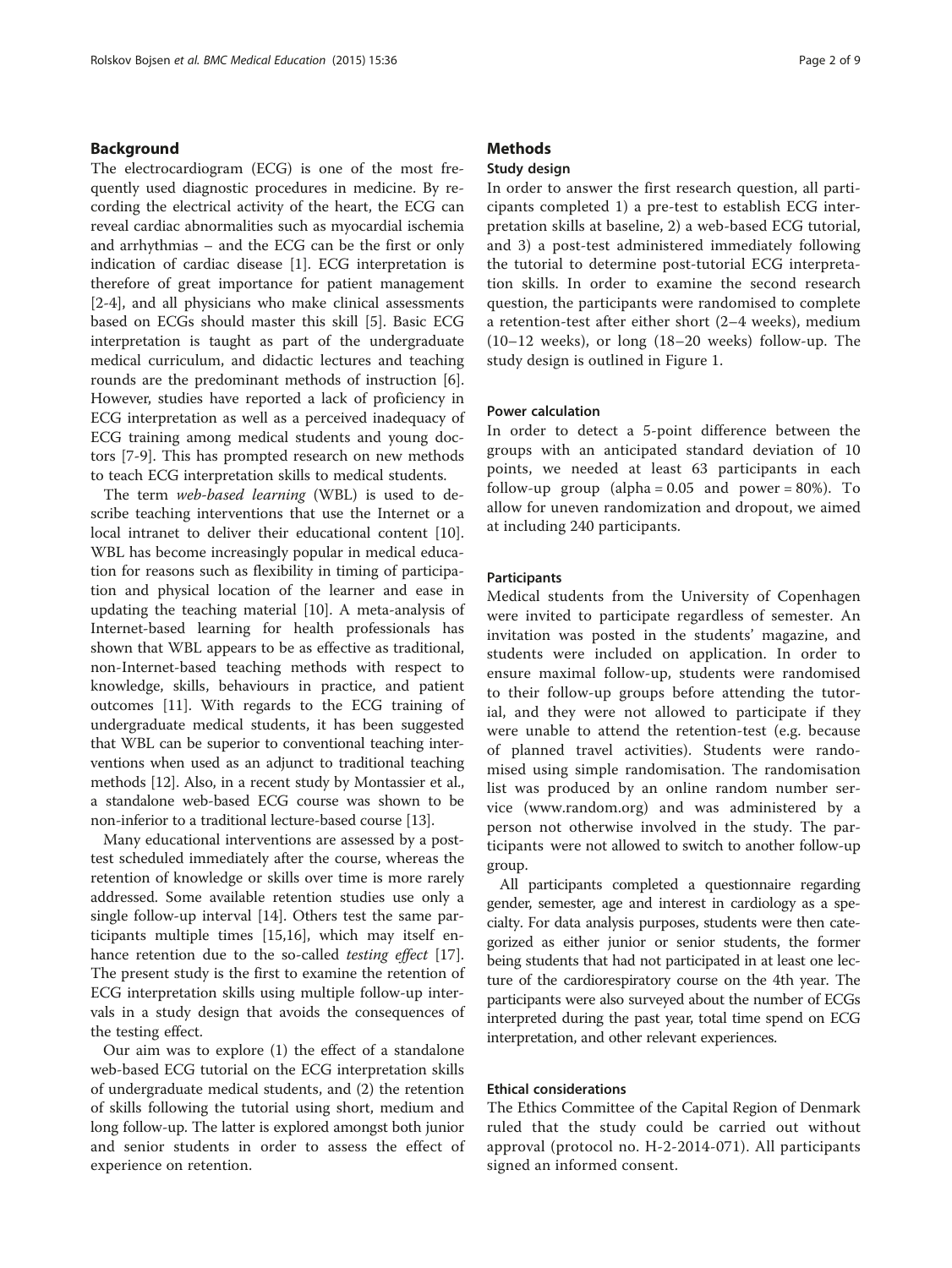<span id="page-2-0"></span>

#### The ECG tutorial

The tutorial was developed by cardiologists from Copenhagen University Hospital with support from the e-learning unit at the Faculty of Health and Medical Sciences, University of Copenhagen.

The tutorial comprised (1) a theory module concerning the ECG and its components, the sinus rhythm, causes of arrhythmias including a detailed review of different arrhythmias, and theory on heart blocks, bundle branch blocks, hypertrophy patterns, heart axis, low voltage, and ischemia, (2) a training module with the opportunity to interpret 15 different ECGs (including clinical scenarios) with feedback, and (3) an ECG encyclopedia for use during the training module.

### The tests

Three ECG tests were developed; a pre-test, a post-test, and a retention-test. All tests had the same structure and all covered the same topics (e.g. arrhythmias, ischemia, etc.). Each test comprised 10 ECGs. No ECG appeared more than once, and none had been presented to the participants prior to the tests. For each ECG, the participants had to answer the same 10 questions resulting in a maximum total score of 100 points. The questions concerned the rhythm, PR-interval, QRS-complex, hypertrophy pattern, heart axis, low voltage, STelevations, ST-depressions, T-waves and Q-waves. The tests were designed using single-best answer multiplechoice questions with several distractors. Normally, two distractors are enough [[18](#page-7-0)] but in order to mimic a clinical situation – where there are multiple possible diagnoses – a large number of possible answers (up to 23) were presented to the participants for each question.

# ECG sessions

Twenty ECG sessions, each with a maximum of 12 participants, were held at the Centre for Clinical Education during the fall of 2013. All participants booked the sessions themselves and were thus randomly distributed amongst the sessions without regard for their randomisation.

Each session (comprising the pre-test, the ECG tutorial, and the post-test) lasted 5 hours. After a 5-minute introduction, the participants had 40 minutes to complete the pre-test. The students then worked individually with the ECG tutorial for a total of 3 hours and 25 minutes including a 20-minute break. Following a 10-minute break, the participants then had to complete the post-test within 40 minutes. The students did not have access to the ECG tutorial during the tests. Sessions were monitored in order to resolve technical issues and to gather data on the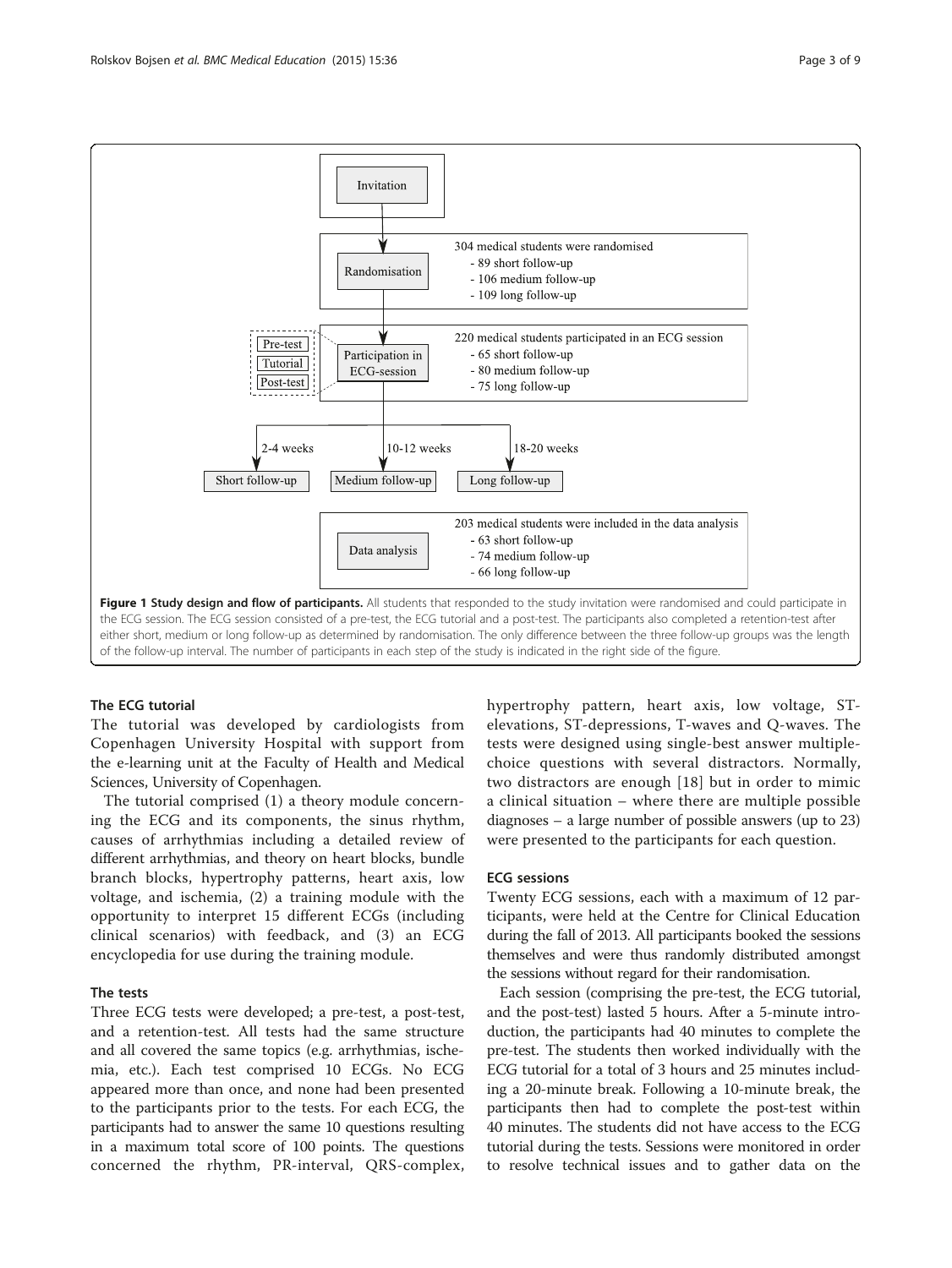participants' use of the tutorial. No participants received personal teaching, as the intention was to simulate an individual, unsupervised training situation.

#### Assessment of retention

A 40-minute retention-test was administered 2–4 weeks, 10–12 weeks and 18–20 weeks after the ECG session and the participants attended this according to their randomisation. The students did not have access to the tutorial between the session and the retention-test. All participants completed a questionnaire regarding the number of ECGs interpreted and time spend on ECG interpretation since their post-test. The retention-test was administered at the Centre for Clinical Education in order to ensure that the participants did not use any aids. In order to maximize the follow-up rate, the participants received the Danish version of the book 'The ECG made easy' on retention-test completion.

#### Statistical analysis

Intragroup comparisons of test scores were done using paired-samples t-test. Intergroup comparisons of test scores were performed using independent-samples t-test and analysis of variance (ANOVA), whereas demographic data were compared using ANOVA (continuous variables) and Chi-squared test (categorical variables).

In all analyses, differences were considered statistically significant when the p-value was less than 0.05. Analyses were carried out using Statistical Package for the Social Sciences (SPSS), version 20.0 (IBM SPSS Statistics for Mac, Version 20.0. Armonk, NY: IBM Corp.).

# Results

A total of 304 medical students responded to the invitation and were randomised. 220 of these participated in an ECG session, however, 17 were excluded from the data analysis due to incomplete data sets (Figure [1\)](#page-2-0). The demographic data of the remaining 203 participants are reported in Table [1.](#page-4-0) The three follow-up groups were comparable with regards to all surveyed demographics.

Test scores are presented in Table [2](#page-4-0). We found a significant improvement in the overall mean test score from pre-test to post-test and a subsequent decrease between post-test and retention-test. The same trend applied when the test results were divided by follow-up groups; after an initial improvement in mean test score, each group experienced a decline in test score from post-test to retentiontest with mean retention-test scores significantly higher than at baseline. However, there were no statistically significant differences in mean retention-test score between the three groups ( $p = 0.328$ ; Figure [2](#page-5-0)).

Table [3](#page-5-0) shows the test results divided by junior and senior students. We found statistically significant differences between test scores at all test times with junior

students consistently achieving lower scores (p < 0.001 in all three tests). Still, the overall time course was similar between the groups and was identical to the trend described above. In order to evaluate which of the two groups had benefitted most from the ECG tutorial by the end of the study, the delta scores between pre-test and retention-test were compared. Both junior and senior students had achieved statistically significant positive figures (10.7 points for junior students and 4.7 points for senior students); the delta score was, however, significantly greater among the junior students ( $p = 0.003$ ). In Figure [3](#page-6-0), the increase in test-score from pre-test to retention-test for both groups is visualized with a solid line.

### **Discussion**

We found an effect of the web-based tutorial as the overall mean test score improved significantly between pre-test and post-test. This finding was expected since Internet-based learning in general has been shown to yield positive effects on outcomes such as knowledge and skills when compared to no intervention [[11\]](#page-7-0). Our results also support the findings from two previous studies showing an effect of WBL used both alone and as part of a blended learning setting in the ECG training of medical students [[12,13\]](#page-7-0). We observed that junior and senior students experienced comparable score gains suggesting that both groups benefited equally from the intervention. Thus, WBL can be an effective means of teaching ECG interpretation skills to medical students from a broad range of semesters.

The increase in overall test score found in this study is smaller than that reported by Montassier et al., who found a pre-test score of 9/20 points (45%) and a posttest score of 15.1/20 points (75.5%) [\[13](#page-7-0)]. Also, Fincher et al. detected an increase from 8.5% to 65.8% in their study of computer-assisted learning [\[19](#page-7-0)], the forerunner of WBL [\[20\]](#page-7-0). These differences in score gain may be due to differing ECG tutorials or scoring systems, but differences in study design must also be considered. In both of the aforementioned studies, the teaching interventions were available for the students for a total of 6 weeks, while the students in the present study only had access to the tutorial for a limited time on one occasion. This is important, since studies have shown that for equal amounts of study time, spaced practice (i.e. practice distributed over longer periods of time) can be superior to massed practice (i.e. bolus practice). This spacing effect has been demonstrated in areas as diverse as psychology [[21\]](#page-7-0), laparoscopic surgery [[22\]](#page-7-0) and the teaching of medical knowledge [\[23](#page-7-0)]. The current study design was chosen to standardize the intervention maximally. Studies have shown that some students never use an available WBL intervention [[24](#page-7-0)] and that a discrepancy exists between self-reported use and actual use as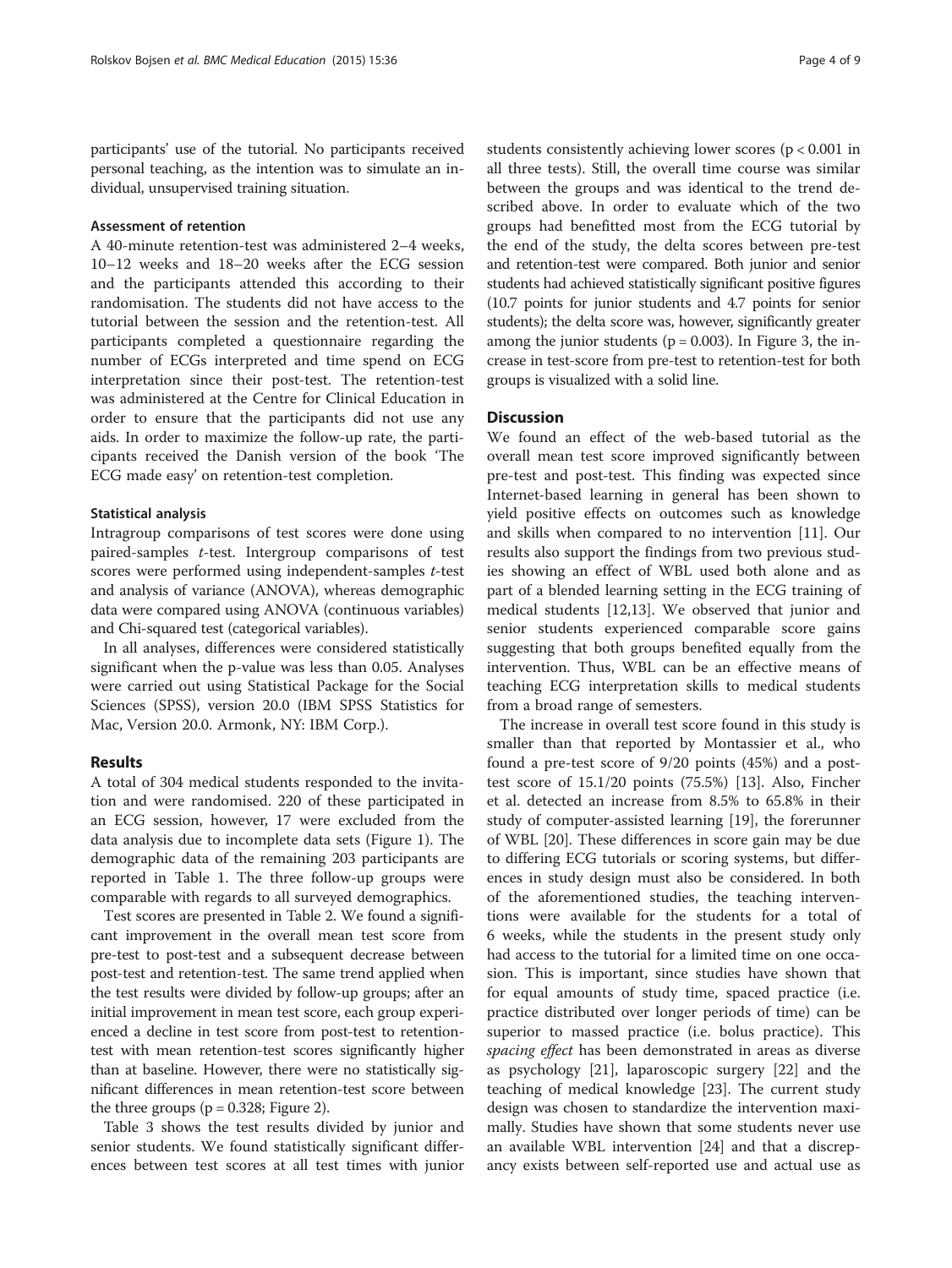# <span id="page-4-0"></span>Table 1 Baseline demographics of the 203 participants divided by follow-up groups

|                                                              | Short follow-up | Medium follow-up | Long follow-up | P-value |
|--------------------------------------------------------------|-----------------|------------------|----------------|---------|
| Number of participants, N:                                   | 63              | 74               | 66             |         |
| Gender, N (%):                                               |                 |                  |                |         |
| Female                                                       | 44 (69.8)       | 52 (70.3)        | 46 (69.7)      |         |
| - Male                                                       | 19 (30.2)       | 22 (29.7)        | 20(30.3)       | 0.997   |
| Junior and senior students, N (%):                           |                 |                  |                |         |
| Junior*                                                      | 27 (42.9)       | 30 (40.5)        | 27 (40.9)      |         |
| Senior<br>$\overline{\phantom{a}}$                           | 36 (57.1)       | 44 (59.5)        | 39 (59.1)      | 0.959   |
| Age, mean (SD):                                              | 26.2 (9.9)      | 24.4(2.1)        | 24.7(2.5)      | 0.157   |
| Response rate:                                               | 62/63           | 74/74            | 66/66          |         |
| No. of ECGs interpreted during the past                      |                 |                  |                |         |
| year, mean (SD):                                             | 14.6(17.7)      | 23.9 (35.0)      | 20.4 (19.9)    | 0.120   |
| Response rate:                                               | 61/63           | 73/74            | 64/66          |         |
| Total time spend on ECG interpretation,                      |                 |                  |                |         |
| mean hours (SD):                                             | 9.7(8.5)        | 13.7 (17.6)      | 12.6(9.6)      | 0.194   |
| Response rate:                                               | 61/63           | 74/74            | 65/66          |         |
| Interest in cardiology as a specialty, N (%):                |                 |                  |                |         |
| - Yes                                                        | 20 (31.7)       | 26 (35.1)        | 20(30.3)       |         |
| - No/do not know                                             | 42 (66.7)       | 46 (62.2)        | 45 (68.2)      | 0.789   |
| Response rate:                                               | 62/63           | 72/74            | 65/66          |         |
| Other relevant experiences, N (%):                           |                 |                  |                |         |
| Clinical clerkship in cardiology<br>$\overline{\phantom{a}}$ | 16 (25.4)       | 14 (18.9)        | 14(21.2)       |         |
| Other ECG or cardiology courses<br>$\overline{\phantom{a}}$  | 8(12.7)         | 14 (18.9)        | 11(16.7)       |         |
| - Locum at a hospital                                        | 6(9.5)          | 8 (10.8)         | 6(9.1)         |         |
| - Research involving ECG interpr.                            | 2(3.2)          | 1(1.4)           | 3(4.5)         |         |
| Teaches ECG interpretation etc.<br>$\overline{\phantom{a}}$  | 1(1.6)          | 1(1.4)           | $\mathbf 0$    |         |
| Previously trained nurse etc.                                | 1(1.6)          | 0                | 1(1.5)         |         |
| Other<br>$\overline{\phantom{m}}$                            | 6(9.5)          | 7(9.5)           | 7(10.6)        |         |
| None                                                         | 32 (50.8)       | 40 (54.1)        | 36 (54.5)      |         |
| Response rate:                                               | 63/63           | 74/74            | 65/66          |         |

\*Junior students are defined as students that have not participated in at least one lecture of the cardiorespiratory course on the 4th year.

# Table 2 Test scores, follow-up groups

| Mean score (SD) |             |             | Mean $\Delta$ score<br>pre-test $\rightarrow$<br>post-test | Mean $\Delta$ score<br>$post-test \rightarrow$<br>retention-test | Mean $\Delta$ score<br>pre-test $\rightarrow$<br>retention-test |
|-----------------|-------------|-------------|------------------------------------------------------------|------------------------------------------------------------------|-----------------------------------------------------------------|
|                 |             |             |                                                            |                                                                  |                                                                 |
| 52.7 (16.8)     | 68.4 (12.3) | 59.9 (8.6)* | 15.7 ( $p < 0.001$ )                                       | $-8.5$ (p < 0.001)                                               | 7.2 ( $p < 0.001$ )                                             |
| 53.9 (15.9)     | 67.4 (12.3) | 60.2(8.3)   | 13.6 ( $p < 0.001$ )                                       | $-7.3$ (p < 0.001)                                               | 6.3 ( $p < 0.001$ )                                             |
| 53.6 (17.6)     | 71.4 (12.0) | 60.8(8.9)   | $17.8$ ( $p < 0.001$ )                                     | $-10.6$ ( $p < 0.001$ )                                          | $7.2$ (p $< 0.001$ )                                            |
| 50.6 (16.8)     | 66.1(12.1)  | 58.6 (8.6)  | 15.4 ( $p < 0.001$ )                                       | $-7.4$ (p $< 0.001$ )                                            | $8.0$ (p $< 0.001$ )                                            |
|                 |             |             |                                                            |                                                                  |                                                                 |

\*Pooled from follow-up intervals of all weeks (2–20 weeks).

The mean test scores and standard deviations of the pre-test, post-test and retention-test are reported for the overall number of participants and for each of the follow-up groups. The mean delta scores between pre-test and post-test, post-test and retention-test and pre-test and retention-test, respectively, are presented with associated p-values.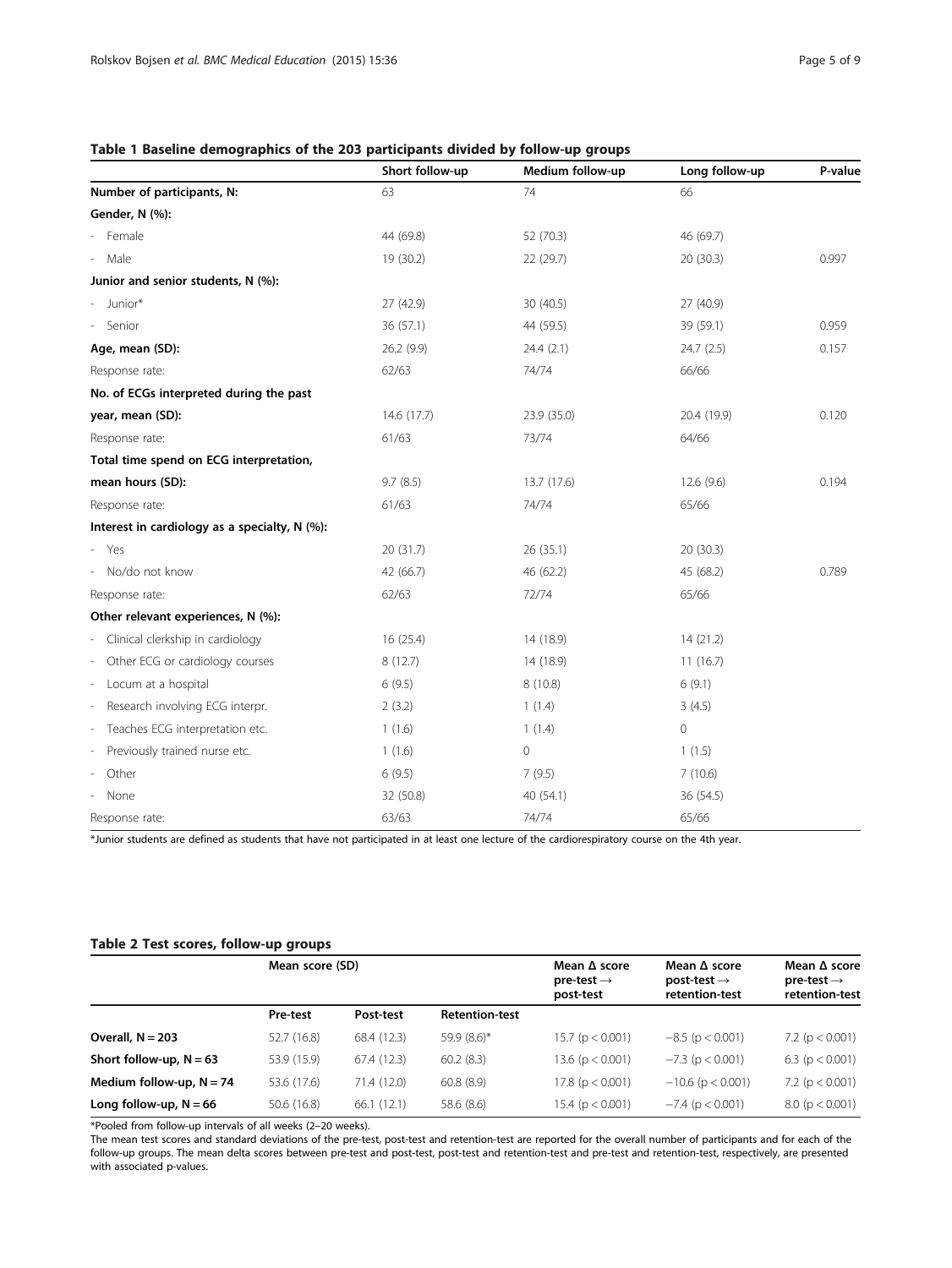<span id="page-5-0"></span>

assessed by user surveys and server statistics, respectively [\[25](#page-7-0)]. Our study design ensured that all students used the ECG tutorial and that the exact study time was known.

This study is the first to examine the retention of ECG interpretation skills among medical students using multiple follow-up intervals. Raupach et al. have previously investigated medium-term retention in two studies examining other ECG teaching interventions and learning incentives [[26,27\]](#page-7-0). In both studies, retention-tests were administered 7–8 weeks after a cardiorespiratory module. Since we wanted to investigate the retention of ECG interpretation skills both before and after this medium-term follow-up, we decided on the current follow-up intervals.

We observed a rapid decline in ECG interpretation skills, as almost half of the initial gain was lost after 2–4 weeks. However, no additional loss had occurred at neither 10–12 nor 18–20 weeks. One explanation for this might be that the participants in the medium and long follow-up groups had maintained their skills during the longer follow-up periods. Indeed, ECG proficiency among residents has been found to correlate with level of training (i.e. postgraduate year) and interest in cardiology [[8\]](#page-7-0). However, we found no correlation between mean score loss and 'number of ECGs interpreted since post-test' or 'hours spend on ECG interpretation since post-test' in the medium and long follow-up groups (data not shown).

The initial decline in interpretation skills had already occurred at the time of short follow-up, and the first part of the retention curve could not be examined. However, Bell et al. found a halving of the initial knowledge gain after just 3–8 days in their study of an online diabetes tutorial for resident physicians [[28\]](#page-7-0), which supports our findings.

The decrease in ECG interpretation skills observed at follow-up (calculated as percentage loss of initial knowledge gain) ranged from approximately 31-48% in the studies by Raupach et al. and approximately 53-60% in the current study. The trend towards greater score loss in our study could be due to several factors including the use of differing teaching interventions, learning incentives and scoring systems. Furthermore, studies have demonstrated improved retention rates when the initial learning intervention is spaced rather than massed [[29](#page-7-0)[,30](#page-8-0)]. As all teaching interventions administered by Raupach et al. were distributed over a six-week period, the spacing effect may have led to greater retention rates in these studies.

When examining the retention of ECG interpretation skills among junior and senior students, we found a significant decrease in both groups at the pooled followup of 2–20 weeks. The junior students had, however, retained significantly more than the senior students when comparing the retention-test score to the baseline score. No other study has compared the retention of ECG interpretation skills between experienced and non-experienced health professionals. However, Jensen et al. found that 6 months of clinical experience had a significant effect on the retention of Advanced Life Support (ALS) competencies [\[31](#page-8-0)] and Semeraro el al. found that anaesthesiology consultants retained newly

|                            |                 | Mean score (SD) |                 | Mean $\Delta$ score<br>pre-test $\rightarrow$<br>post-test | Mean $\Delta$ score<br>$post-test \rightarrow$<br>retention-test | Mean $\Delta$ score<br>pre-test $\rightarrow$<br>retention-test |
|----------------------------|-----------------|-----------------|-----------------|------------------------------------------------------------|------------------------------------------------------------------|-----------------------------------------------------------------|
|                            | <b>Pre-test</b> | Post-test       | Retention-test* |                                                            |                                                                  |                                                                 |
| Junior students, $N = 84$  | 45.5 (15.7)     | 62.0(10.6)      | 56.2 (9.8)      | 16.5 ( $p < 0.001$ )                                       | $-5.8$ (p $< 0.001$ )                                            | 10.7 ( $p < 0.001$ )                                            |
| Senior students, $N = 119$ | 57.8 (15.8)     | 72.9 (11.4)     | 62.5(6.6)       | 15.1 ( $p < 0.001$ )                                       | $-10.5$ (p < 0.001)                                              | 4.7 ( $p < 0.001$ )                                             |

\*Pooled from follow-up intervals of all weeks (2–20 weeks).

The mean test scores and standard deviations of the pre-test, post-test and retention-test are reported for junior and senior students. The mean delta scores between pre-test and post-test, post-test and retention-test and pre-test and retention-test, respectively, are presented with associated p-values.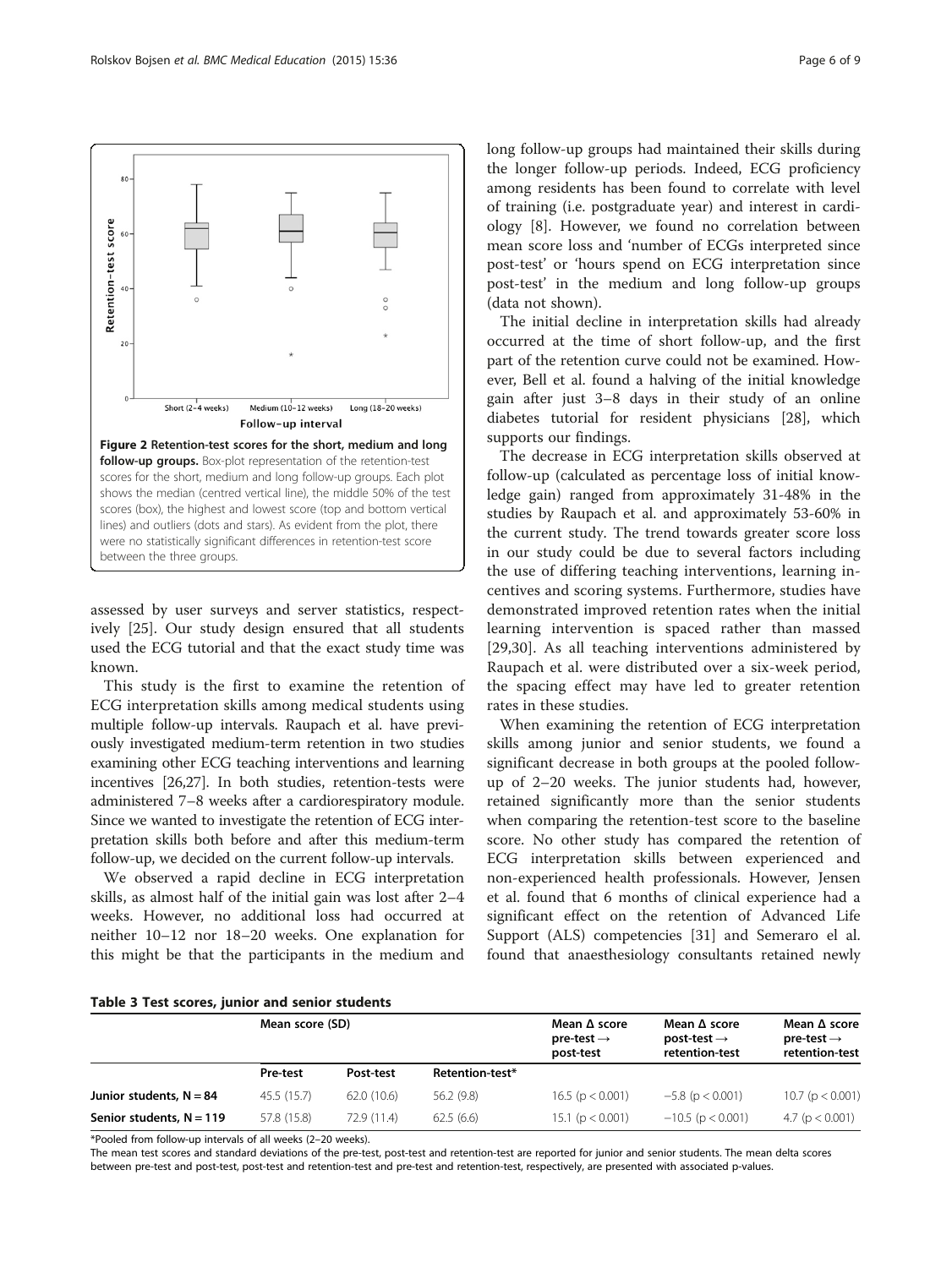<span id="page-6-0"></span>

acquired ALS-knowledge better than anaesthesiology interns [\[32](#page-8-0)]. Apposed to this study, both studies thus support the theory that pre-existing knowledge can lead to better retention. One explanation for our contradicting finding could be that the junior students improved due to the acquisition of a fundamental understanding of ECG interpretation, while the improvement among senior students was caused by the learning of more delicate facets of ECG interpretation, which are more rarely used and thus are not retained as well.

This study has several limitations. Firstly, the participants were included based on voluntary application. This may have affected the outcome, since volunteers has been shown to outperform non-volunteers [\[33\]](#page-8-0). The sampling approach did, however, result in a large study sample and this should be considered one of the study's strengths.

Secondly, in order to ensure maximal follow-up between post-test and retention-test, we chose to randomise the students at first contact. Accordingly, the dropout before actual study participation was relatively large. This was due, in some cases, to factors such as the timing of ECG-sessions or planned travel activities at the time

of follow-up. However, the approach ensured a small in-study dropout rate and the final follow-up groups were comparable.

Thirdly, we observed that some participants needed time to familiarize with the tests. This lead to greater response rates in the post-test and retention-test, which in turn could have contributed to the score-gain observed between pre-test and post-test. However, the primary aim of this study was to examine the retention of ECG interpretation skills (i.e. the difference in test score between post-test and retention-test) and all participants were familiar with the test format when taking these tests.

Our findings on retention rates have important implications. Firstly, it is essential to acknowledge that although a standalone web-based tutorial may effectively impart ECG interpretation skills to medical students, this does not imply that these skills are retained in the long-term. Thus, educators should be aware that maintenance of newly acquired knowledge requires an effort from both teacher and student. Retention of knowledge can be increased through reinforcement, and factors such as the ondemand nature and the possibility of an infinite number of repetitions make WBL an effective reinforcing agent [\[34\]](#page-8-0).

Secondly, although post-tests administered immediately after a teaching intervention may be used to assess the efficacy of a teaching intervention, they do not provide information on the long-term abilities of the students. If one wants to address this important matter, the post-test should be scheduled 2–4 weeks (or later) after the teaching intervention. This statement is supported by the findings obtained by Spitzer as early as 1939 [\[35](#page-8-0)]. Spitzer described a de-learning curve with a very rapid initial knowledge-loss and a subsequent steady state starting around 3 weeks and extending to at least 9 weeks.

Our results show that WBL can be used as a standalone intervention in the ECG training of medical students. However, exactly how WBL should be implemented into the medical curriculum in order to reach its maximum potential is not covered by the present study. In addition to using WBL as a standalone intervention, one might envision a setup where the WBL intervention is available to the students as an on-demand reinforcing agent following a traditional lecture-based intervention. Alternative combinations of teaching interventions might also prove valuable, yet further studies are needed to clarify which approach is the most effective.

Our results suggest that junior students may benefit more from a WBL intervention than senior students in terms of knowledge gain. However, busy work schedules during clinical rotations complicate the use of lecturebased ECG training. Hence, in practice WBL may prove to have the largest potential as a teaching tool for senior students and during residency.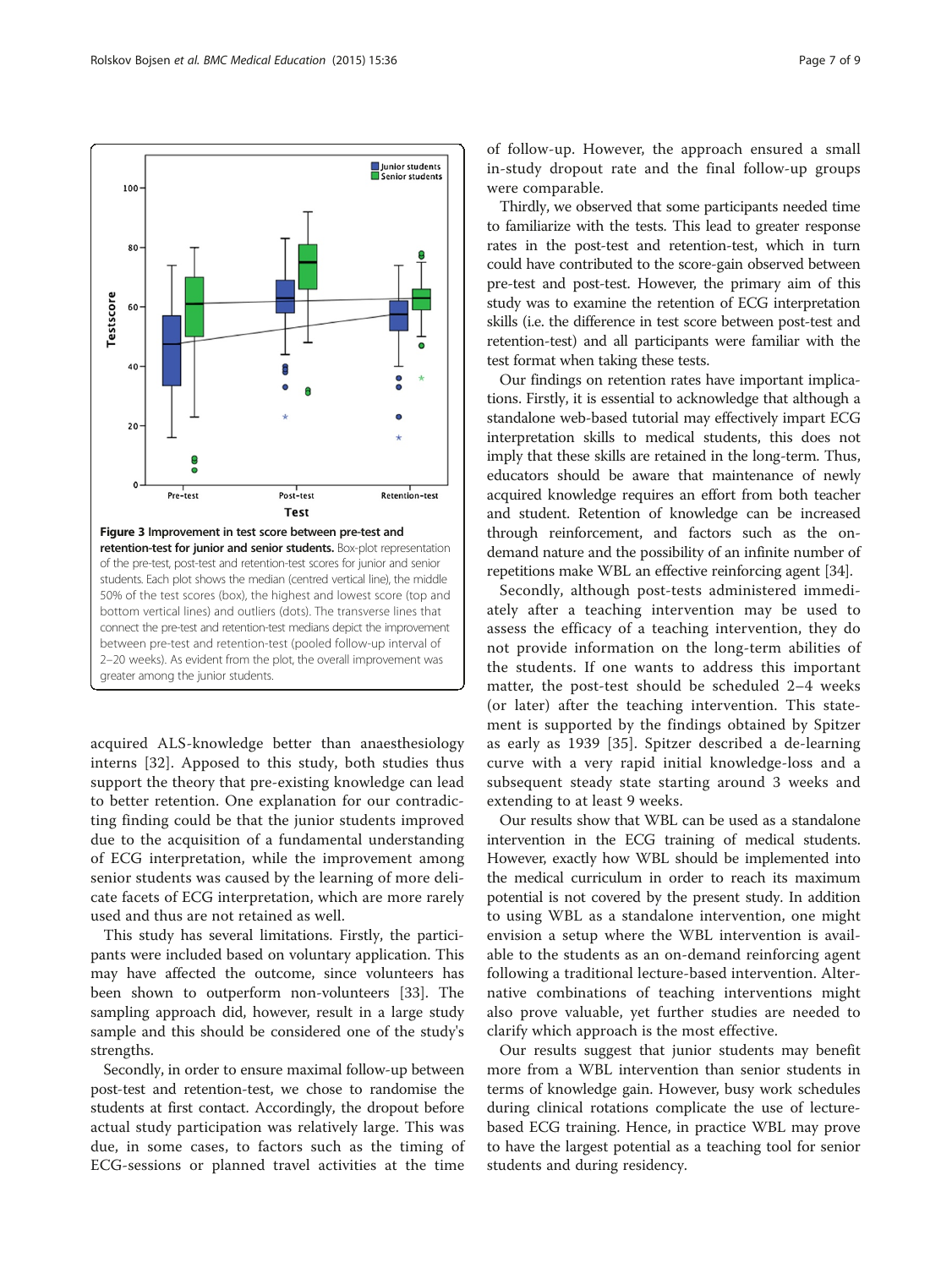# <span id="page-7-0"></span>Conclusion

We found that a standalone web-based tutorial was an effective way to teach ECG interpretation skills to medical students from a broad range of semesters. The newly acquired skills were rapidly lost as the initial score gain was halved within 2–4 weeks, but we found no additional decrease in ECG interpretation skills at 10–12 weeks or 18–20 weeks.

#### Competing interests

The authors declare that they have no competing interests.

#### Authors' contributions

All authors contributed to the conception and design of the study. SRB collected the data, and participated in the data analysis and data interpretation. SRB also drafted the manuscript. SBEWR contributed to the data acquisition and critically revised the draft. AGH, LKA, CR and JHS critically revised the draft and made substantial contributions to the final manuscript. LKO participated in the data analysis and data interpretation, and also contributed significantly to the drafting of the manuscript. All authors read and approved the final manuscript.

#### Acknowledgements

The authors would like to thank all participating students. Also, we would like to thank Peter Kindt Fridorff-Jens for his kind help in developing the web-based ECG tutorial.

#### Funding

The development of the ECG tutorial and the present research project were financially supported by the University of Copenhagen and the Capital Region of Denmark.

#### Author details

<sup>1</sup>Centre for Clinical Education, Rigshospitalet, Afsnit 5404, Teilumbygningen, Blegdamsvej 9, 2100 Copenhagen, Denmark. <sup>2</sup>Department of Cardiology, Hillerød Hospital, Dyrehavevej 29, 3400 Hillerød, Denmark. <sup>3</sup>Department of Cardiology, Rigshospitalet, Copenhagen University Hospital, Blegdamsvej 9, 2100 Copenhagen, Denmark. <sup>4</sup>Department of Public Health, Faculty of Health and Medical Sciences, University of Copenhagen, Øster Farimagsgade 5, opg, Q, Postboks 2099, CSS, 1014 Copenhagen, Denmark. <sup>5</sup>Faculty of Health, Aarhus University, Ndr. Ringgade 1, 8000 Aarhus C, Denmark.

#### Received: 21 December 2014 Accepted: 19 February 2015 Published online: 07 March 2015

#### References

- 1. Fisch C. Evolution of the clinical electrocardiogram. J Am Coll Cardiol. 1989;14(5):1127–38.
- Salerno SM, Alguire PC, Waxman HS. Competency in interpretation of 12-lead electrocardiograms: a summary and appraisal of published evidence. Ann Intern Med. 2003;138(9):751–60.
- 3. Trzeciak S, Erickson T, Bunney EB, Sloan EP. Variation in patient management based on ECG interpretation by emergency medicine and internal medicine residents. Am J Emerg Med. 2002;20(3):188–95.
- 4. Jayes Jr RL, Larsen GC, Beshansky JR, D'Agostino RB, Selker HP. Physician electrocardiogram reading in the emergency department–accuracy and effect on triage decisions: findings from a multicenter study. J Gen Intern Med. 1992;7(4):387–92.
- 5. Kadish AH, Buxton AE, Kennedy HL, Knight BP, Mason JW, Schuger CD, et al. ACC/AHA clinical competence statement on electrocardiography and ambulatory electrocardiography: A report of the ACC/AHA/ACP-ASIM task force on clinical competence (ACC/AHA Committee to develop a clinical competence statement on electrocardiography and ambulatory electrocardiography) endorsed by the International Society for Holter and noninvasive electrocardiology. Circulation. 2001;104(25):3169–78.
- 6. O'Brien KE, Cannarozzi ML, Torre DM, Mechaber AJ, Durning SJ. Training and assessment of ECG interpretation skills: results from the 2005 CDIM survey. Teach Learn Med. 2009;21(2):111–5.
- 8. Berger JS, Eisen L, Nozad V, D'Angelo J, Calderon Y, Brown DL, et al. Competency in electrocardiogram interpretation among internal medicine and emergency medicine residents. Am J Med. 2005;118(8):873–80.
- 9. Eslava D, Dhillon S, Berger J, Homel P, Bergmann S. Interpretation of electrocardiograms by first-year residents: the need for change. J Electrocardiol. 2009;42(6):693–7.
- 10. Cook DA. Web-based learning: pros, cons and controversies. Clin Med. 2007;7(1):37–42.
- 11. Cook DA, Levinson AJ, Garside S, Dupras DM, Erwin PJ, Montori VM. Internet-based learning in the health professions: a meta-analysis. Jama. 2008;300(10):1181–96.
- 12. Nilsson M, Bolinder G, Held C, Johansson BL, Fors U, Ostergren J. Evaluation of a web-based ECG-interpretation programme for undergraduate medical students. BMC Med Educ. 2008;8:25.
- 13. Montassier E, Hardouin JB, Segard J, Batard E, Potel G, Planchon B, Trochu JN, Pottier P: e-Learning versus lecture-based courses in ECG interpretation for undergraduate medical students: a randomized noninferiority study. Eur J Emerg Med. 2014 Nov 10. [Epub ahead of print]
- 14. Subramanian A, Timberlake M, Mittakanti H, Lara M, Brandt ML. Novel educational approach for medical students: improved retention rates using interactive medical software compared with traditional lecture-based format. J Surg Educ. 2012;69(4):449–52.
- 15. Issa N, Mayer RE, Schuller M, Wang E, Shapiro MB, DaRosa DA. Teaching for understanding in medical classrooms using multimedia design principles. Med Educ. 2013;47(4):388–96.
- 16. Ti LK, Chen FG, Tan GM, Tan WT, Tan JM, Shen L, et al. Experiential learning improves the learning and retention of endotracheal intubation. Med Educ. 2009;43(7):654–60.
- 17. Larsen DP, Butler AC, Roediger 3rd HL. Test-enhanced learning in medical education. Med Educ. 2008;42(10):959–66.
- 18. Haladyna T. Guidelines for developing MC items. In: Haladyna T, editor. Developing and Validating Multiple-Choice Test Items. 3rd ed. New York, NY: Routledge; 2004.
- 19. Fincher RE, Abdulla AM, Sridharan MR, Houghton JL, Henke JS. Computer-assisted learning compared with weekly seminars for teaching fundamental electrocardiography to junior medical students. South Med J. 1988;81(10):1291–4.
- 20. Chumley-Jones HS, Dobbie A, Alford CL. Web-based learning: sound educational method or hype? A review of the evaluation literature. Acad Med. 2002;77(10 Suppl):S86–93.
- 21. Donovan JJ, Radosevich DJ. A meta-analytic review of the distribution of practice effect: Now you see it, now you don't. J Appl Psychol. 1999;84(5):795–805.
- 22. Gallagher AG, Jordan-Black JA, O'Sullivan GC. Prospective, randomized assessment of the acquisition, maintenance, and loss of laparoscopic skills. Ann Surg. 2012;256(2):387–93.
- 23. Kerfoot BP, Baker HE, Koch MO, Connelly D, Joseph DB, Ritchey ML. Randomized, controlled trial of spaced education to urology residents in the United States and Canada. J Urology. 2007;177(4):1481–7.
- 24. Baumlin KM, Bessette MJ, Lewis C, Richardson LD. EMCyberSchool: an evaluation of computer-assisted instruction on the Internet. Acad Emerg Med. 2000;7(8):959–62.
- 25. McNulty JA, Halama J, Dauzvardis MF, Espiritu B. Evaluation of Web-based computer-aided instruction in a basic science course. Acad Med. 2000;75(1):59–65.
- 26. Raupach T, Brown J, Wieland A, Anders S, Harendza S. Should we pay the student? A randomised trial of financial incentives in medical education. Med Teach. 2013;35(9):760–6.
- 27. Raupach T, Hanneforth N, Anders S, Pukrop T, Th JtCO, Harendza S. Impact of teaching and assessment format on electrocardiogram interpretation skills. Med Educ. 2010;44(7):731–40.
- 28. Bell DS, Harless CE, Higa JK, Bjork EL, Bjork RA, Bazargan M, et al. Knowledge retention after an online tutorial: a randomized educational experiment among resident physicians. J Gen Intern Med. 2008;23(8):1164–71.
- 29. Moulton CA, Dubrowski A, Macrae H, Graham B, Grober E, Reznick R. Teaching surgical skills: what kind of practice makes perfect?: a randomized, controlled trial. Ann Surg. 2006;244(3):400–9.